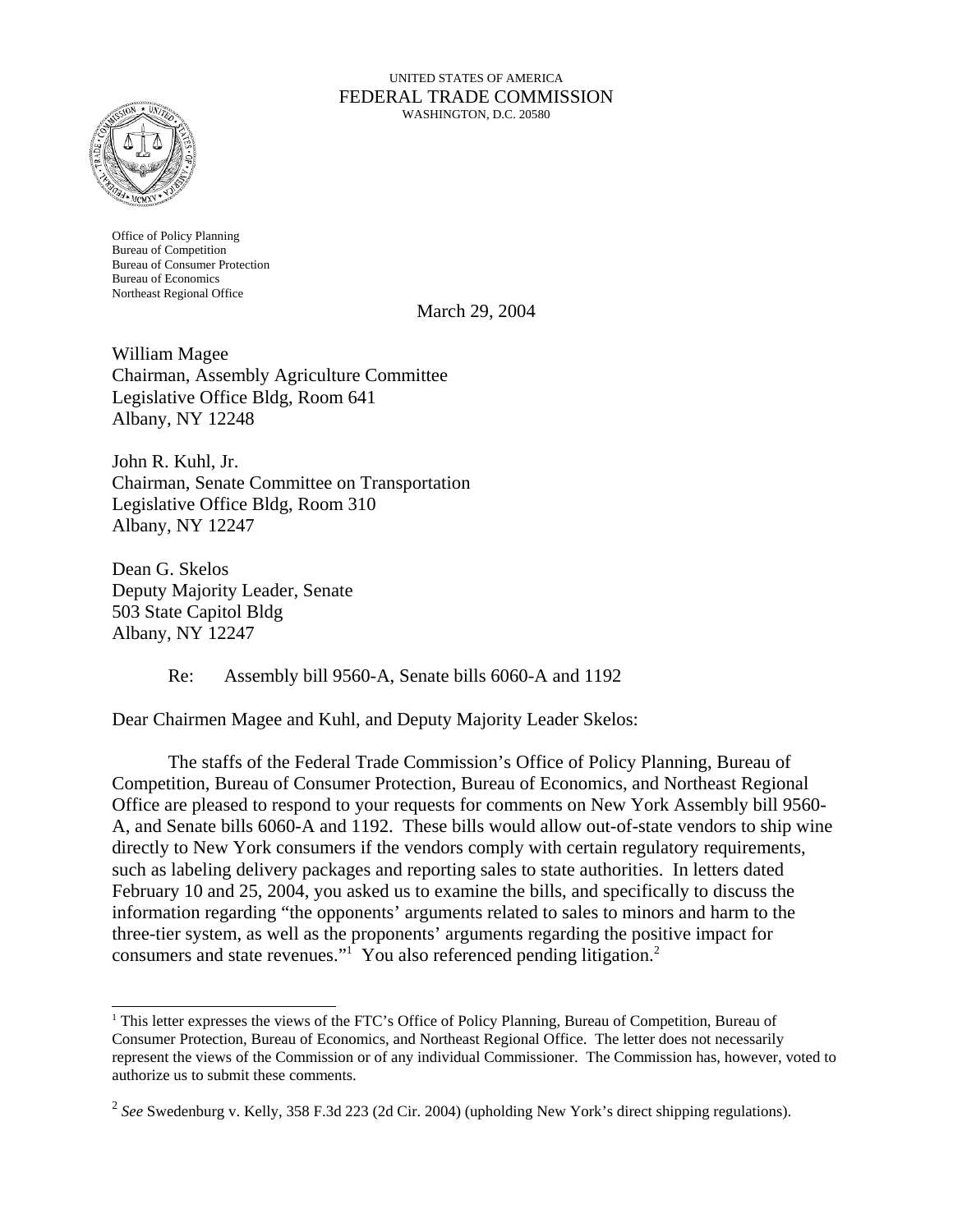We believe that, if enacted, all three bills would enhance consumer welfare and allow New York to meet its other public policy goals. By allowing interstate direct shipping, the bills could allow New York residents to purchase a greater variety of wines at lower prices. Senate bill 1192 would provide the greatest benefits by allowing both out-of-state wineries and retailers to obtain out-of-state shipper's licenses. In addition, by requiring vendors and common carriers to comply with various regulatory requirements, similar to those adopted in other states, all three bills would allow New York to limit shipments to minors and to collect taxes on out-of-state shipments. Finally, the bills would remove one of the largest barriers to greater e-commerce in the wine industry. We base our analysis on a recent FTC staff report that extensively analyzed the direct shipping issue, and on the Commission's testimony at a recent congressional hearing (copies of both attached). A summary of our analysis is below:

- Variety. Direct shipping allows consumers to purchase many wines that are not available in nearby bricks-and-mortar stores. An FTC staff study found that 15% of a sample of popular wines available online were not available from retail wine stores within ten miles of McLean, Virginia. Direct shipping also gives consumers easier access to thousands of labels from smaller wineries.
- Prices. Depending on the wine's price, the quantity purchased, and the method of delivery, consumers can save money by having wine shipped directly to them. Because shipping costs do not vary with the wine's price, consumers can save more money on more expensive wines, while less expensive wines may be cheaper in bricks-and-mortar stores. The FTC staff study suggests that, if consumers use the least expensive shipping method, they could save an average of 8-13% on wines costing more than \$20 per bottle, and an average of 20-21% on wines costing more than \$40 per bottle.
- Sales to minors. The states that permit interstate direct shipping generally report few or no problems with shipments to minors. These states have generally adopted less restrictive means of regulating interstate direct shipments, such as requiring that package delivery companies obtain an adult signature at the time of delivery. The pending bills contain these same types of safeguards.
- Taxes. Several states collect taxes on interstate direct shipments. States such as New Hampshire have sought to achieve voluntary compliance through less restrictive means, such as by requiring out-of-state suppliers to obtain permits. Most of these states report few or no problems with tax collection.
- E-commerce. State bans on interstate direct shipping represent the single largest regulatory barrier to expanded e-commerce in wine. Approximately half the states prohibit or severely restrict out-of-state suppliers from shipping wine directly to consumers. Many of these same states, however, allow intrastate direct shipping, such as from in-state wineries and retailers.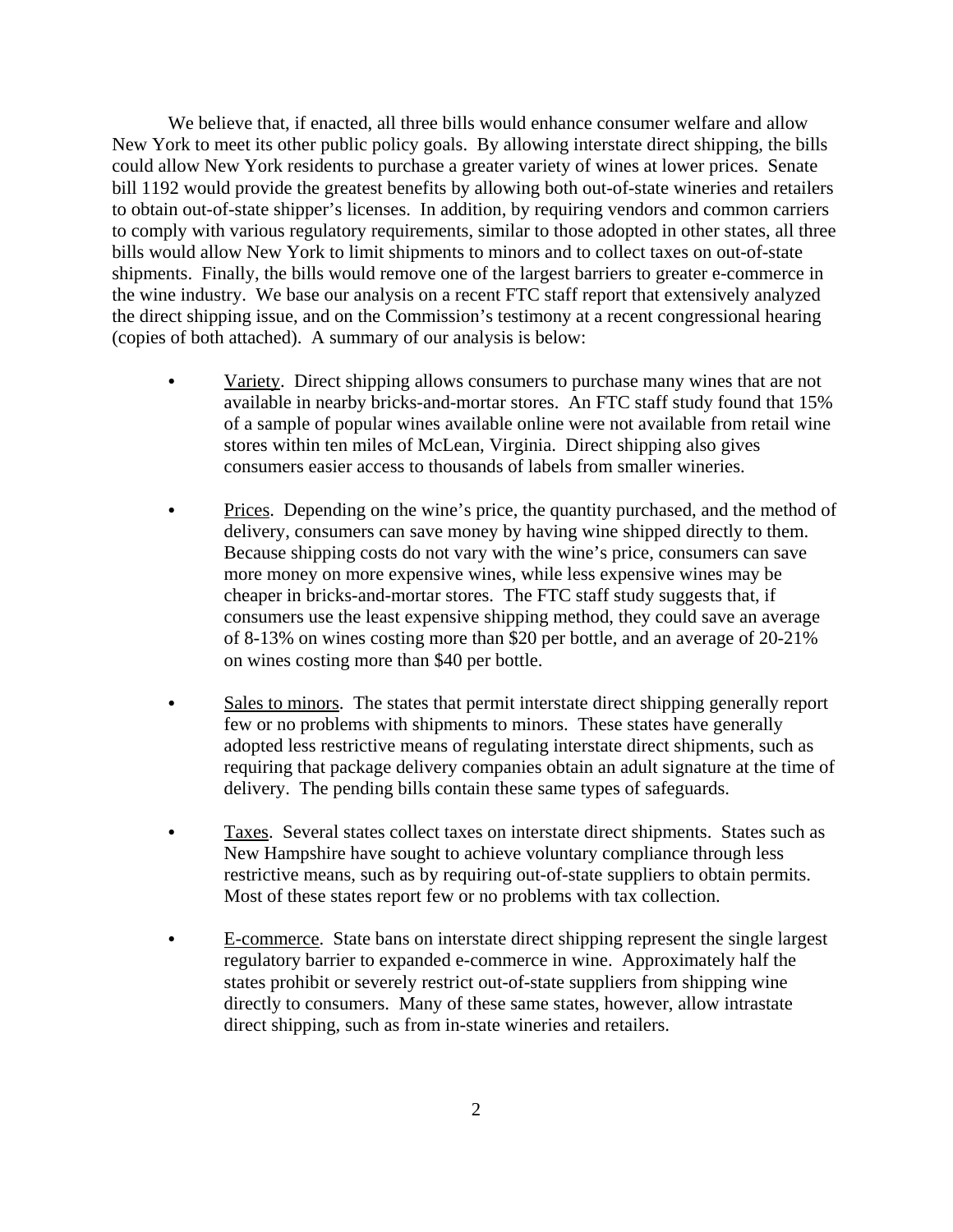For these reasons, we believe that, if enacted, the bills would enhance consumer welfare and allow New York to meet its other public policy goals.

## **Interest and Experience of the Federal Trade Commission**

The FTC is charged by statute with preventing unfair methods of competition and unfair or deceptive acts or practices in or affecting commerce.<sup>3</sup> Under this statutory mandate, the Commission seeks to identify business practices and regulations that impede competition without offering countervailing benefits to consumers. In particular, Commission staff have often assessed the competitive impact of regulations involving alcohol distribution. For example, the staff has analyzed franchise laws that grant wholesalers preferential contract rights. In Illinois, the staff examined a bill that would have prevented suppliers from terminating contracts with wholesalers except for good cause, and suggested that the bill would harm consumers by limiting suppliers' flexibility in changing distributors.<sup>4</sup> In North Carolina, the staff noted that a bill that would have tightened exclusive territorial arrangements between wineries and wholesalers would likely diminish consumer welfare.<sup>5</sup> Another type of state regulation deters wholesalers from cutting prices. In Massachusetts, FTC staff discussed the consumer benefits of a proposal that would have repealed regulations requiring wholesalers to post prices on a monthly basis and to adhere to those posted prices for an entire month.<sup>6</sup>

FTC staff have also studied the direct shipping issue. In October 2002, the Commission held a workshop to evaluate possible anticompetitive barriers to e-commerce in wine and many other industries.<sup>7</sup> At the workshop, FTC staff heard testimony from all sides of the wine issue, including wineries, wholesalers, and state regulators. The staff also gathered evidence from package delivery companies, the Alcohol and Tobacco Tax and Trade Bureau ("TTB"), and regulators in states that allow direct shipping. Finally, FTC staff conducted the first empirical study of a wine market in a state that banned interstate direct shipping. The study examined the wine market in McLean, Virginia ("McLean study"), and compared the prices and choices that consumers could find in area stores to those available online. The authors chose McLean as a relevant retail area because the socio-economic status of many residents in McLean (and northern Virginia, generally) made it likely that several local bricks-and-mortar outlets would

<sup>5</sup> FTC Staff Letter to North Carolina Sen. Horton and Rep. Miller (Mar. 22, 1999), at http://www.ftc.gov/be/v990003.htm.

<sup>6</sup> FTC Staff Statement to the Commonwealth of Massachusetts Alcoholic Beverages Control Commission (June 26, 1996), at http://www.ftc.gov/be/v960012.htm.

<sup>7</sup> Public Workshop: Possible Anticompetitive Efforts to Restrict Competition on the Internet, 67 Fed. Reg. 48,472 (2002). The workshop's homepage is at http://www.ftc.gov/opp/ecommerce/anticompetitive/index.htm, its transcript is at http://www.ftc.gov/opp/ecommerce/anticompetitive/021008antitrans.pdf, and all of the panelists' written statements are at http://www.ftc.gov/opp/ecommerce/anticompetitive/agenda.htm.

<sup>3</sup> Federal Trade Commission Act, 15 U.S.C. § 45.

<sup>&</sup>lt;sup>4</sup> FTC Staff Letter to Illinois Sen. Dan Cronin (Mar. 31, 1999), at http://www.ftc.gov/be/v990005.htm.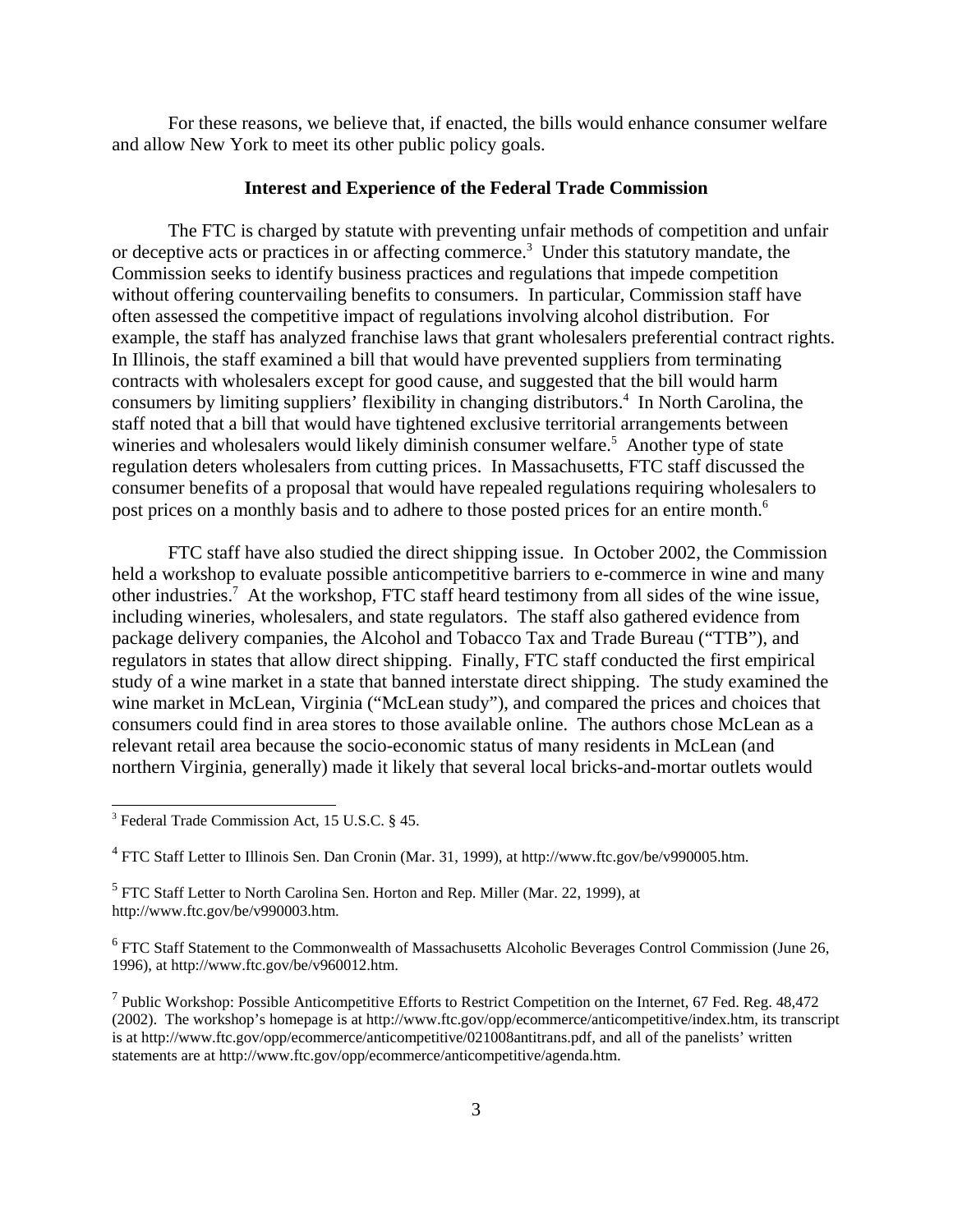cater to sophisticated wine drinkers.<sup>8</sup> In July 2003 FTC staff issued a comprehensive report on the direct shipping issue ("Wine Report"),<sup>9</sup> and in October 2003, the Commission testified at a related congressional hearing.<sup>10</sup>

#### **Analysis of Pending Bills**

All three bills would allow out-of-state vendors to ship wine directly to New York residents if those vendors satisfy certain regulatory requirements. Under Senate bill 1192, both out-of-state manufacturers and retailers could obtain an out-of-state shipper's license if those vendors hold a license to sell or manufacture wine in another state, and if that other state affords New York's vendors reciprocal treatment. To obtain an out-of-state shipper's license, vendors must pay an annual fee of \$125 and present New York's state liquor authority with a copy of a current license from the other state. A license allows vendors to ship wine directly to New York residents who are 21 years or older.

Senate bill 1192 imposes several requirements on out-of-state shippers. In sending the wine, the shipper must ensure that the delivery package has a conspicuous label noting that the package contains alcohol and requires an adult signature for delivery, and the shipper must require common carriers to obtain an adult signature at the time of delivery. In addition, the shipper must provide the state liquor authority with annual reports that include, among other information, the total volume of shipments into New York and the purchaser's name and birth date. The shipper must pay all state and local sales and excise taxes, keep records for three years, and consent to New York's jurisdiction for enforcement purposes. Finally, the bill gives the state liquor authority the power to suspend or revoke an out-of-state shipper's license.

Assembly bill 9560-A and Senate bill 6060-A have similar provisions, with a few important exceptions. These bills would allow only out-of-state wineries, not retailers, to obtain out-of-state shipper's licenses, and in addition to a license, an out-of-state winery would have to obtain a "certificate of authority" and a "registration as a distributor." The bills also cap wine shipments at two cases per month to any New York resident. Finally, the bills directly require common carriers to verify the age of recipients.

<sup>8</sup> *See* Wine Report at 18 n.81. It is likely that, in larger markets, bricks-and-mortar retailers may offer somewhat more choices, and that in smaller markets, bricks-and-mortar retailers may offer somewhat fewer choices.

<sup>&</sup>lt;sup>9</sup> FTC Staff Report, *Possible Anticompetitive Barriers to E-Commerce: Wine* (July 2003), at http://www.ftc.gov/os/2003/07/winereport2.pdf.

<sup>&</sup>lt;sup>10</sup> See Prepared Statement of the FTC Concerning "E-Commerce: The Case of Online Wine Sales and Direct Shipment," Before the Subcommittee on Commerce, Trade, and Consumer Protection of the Committee on Energy and Commerce, United States House of Representatives (October 30, 2003), at http://www.ftc.gov/os/2003/10/031030ecommercewine.htm.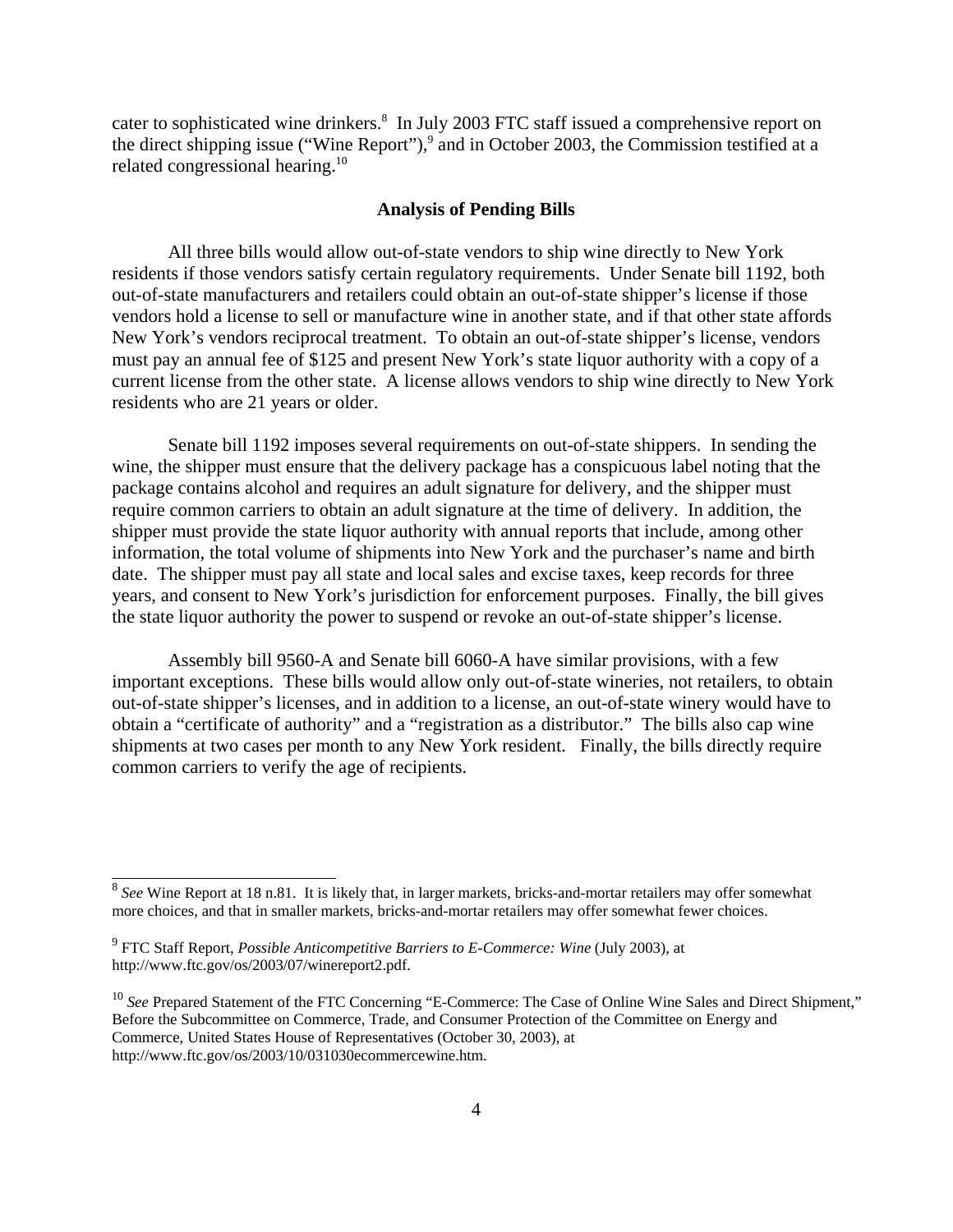### **I. The Bills Would Allow Consumers to Purchase a Greater Variety of Wines**

The bills would substantially increase the variety of wines available to consumers. Through direct shipping, and particularly through the Internet, consumers can conveniently purchase many wines that are not available in nearby bricks-and-mortar stores. The Internet effectively expands the geographic market by allowing online vendors to compete nationally. An individual online store may feature more products than many bricks-and-mortar retail locations. More importantly, the total number of varieties available online may surpass the total number available in bricks-and-mortar stores that are within a reasonable distance of a particular consumer. As a result, direct shipping can give consumers convenient access to many more wines, including popular labels. Using the *Wine and Spirits* list of the top 50 most popular wines in America, the McLean study found that 15% of the wines available online were not available from retail wine stores within ten miles of McLean. For the bottles that were unavailable in the McLean vicinity, 8 out of 15 came from among the 20 most popular bottles.<sup>11</sup> In addition to popular wines, direct shipping also gives consumers access to thousands of smaller labels from around the country.

Bricks-and-mortar retailers may not have the demand or shelf-space to justify keeping a large variety of wines in stock. According to a trade association, domestic wineries produce approximately 25,000 wine labels, and even in a large market like Illinois, only slightly more than 500 of these labels are available through the three-tier system.<sup>12</sup> Moreover, smaller wineries may be unable to distribute their wines through the three-tier system. One court found that Florida's interstate direct shipping ban "has the practical effect of preventing many small wineries from selling their wine in Florida. This result occurs because it is not cost-effective for the smaller out-of-state wineries to acquire a Florida wholesaler."13 Another court found that the three-tier system "may lock most [out-of-state producers] out of any access to Texas markets, even if they are willing to take on the additional costs. Such discrimination is especially felt by small, family-run wineries with limited production."<sup>14</sup>

Consumers are likely to value having a variety of wines from which to choose. One wine magazine, for example, reviews over 10,000 different wines annually. Similarly, an economist

<sup>&</sup>lt;sup>11</sup> See Wine Report, App. A. The FTC's Bureau of Economics contributed to the Wine Report, and the McLean study, which is attached to the report, has been published as Alan E. Wiseman and Jerry Ellig, *How Many Bottles Make a Case Against Prohbition?* (Bureau of Economics, Federal Trade Commission, Working Paper No. 258, March 2003).

<sup>12</sup> *See* Wine Report at 24.

<sup>13</sup> Bainbridge v. Bush, 148 F.Supp.2d 1306, 1311 n.7 (M.D. Fla. 2001), *vacated on other grounds*, Bainbridge v. Turner, 311 F.3d 1104 (11th Cir. 2002).

<sup>14</sup> Dickerson v. Bailey, 212 F.Supp.2d 673, 694-95 (S.D. Tex. 2002), *aff'd*, 336 F.3d 388 (5th Cir. 2003).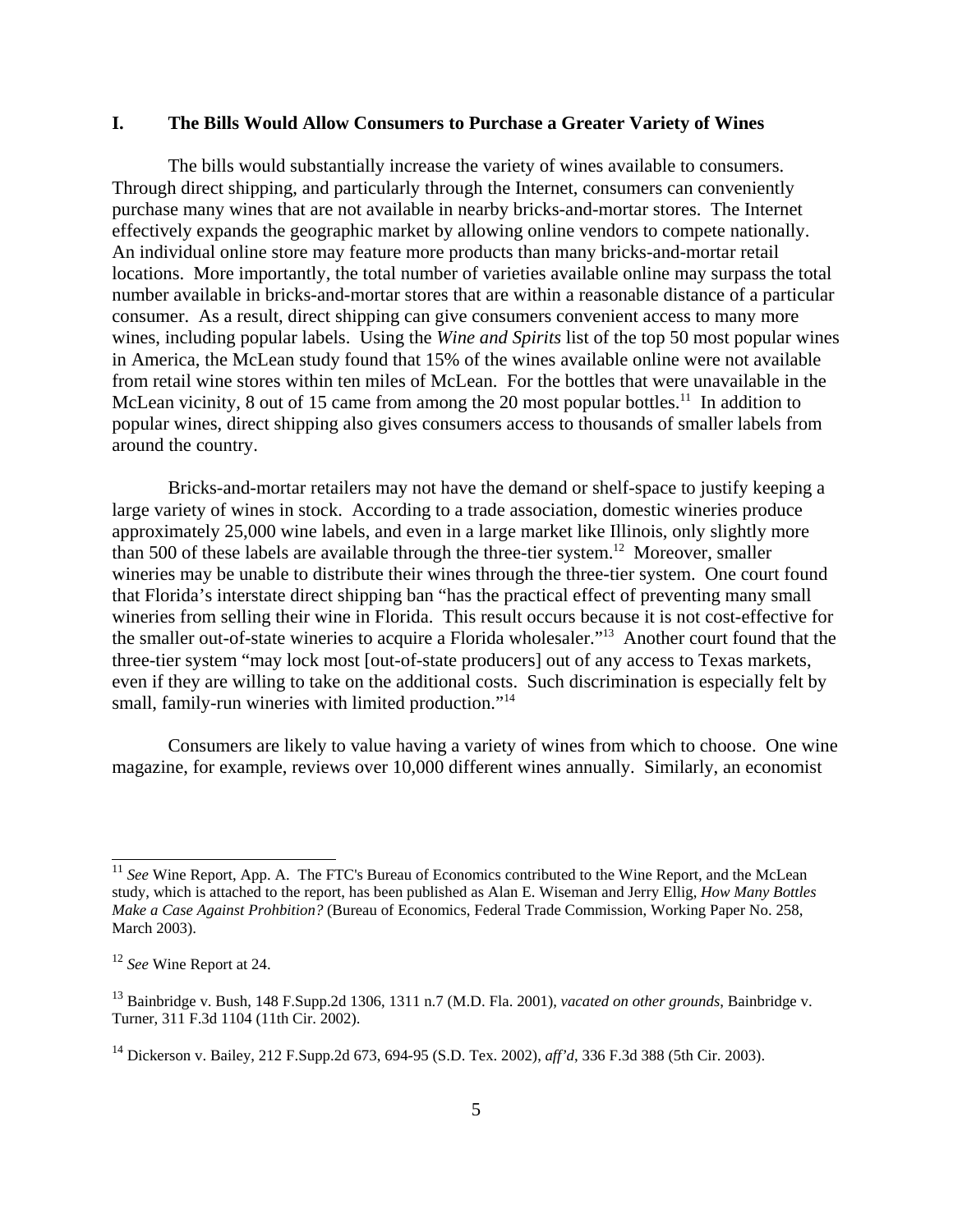testified that "the value to consumers of direct wine shipments com[es] primarily from access to wines that are not available in their communities."<sup>15</sup>

# **II. The Bills Could Allow Consumers to Purchase Wine at Lower Prices**

Depending on the wine's price, the quantity purchased, and the method of delivery, consumers can save money by purchasing wine online. Because shipping costs do not vary with the wine's price, consumers can save more money on more expensive wines, while less expensive wines may be cheaper in bricks-and-mortar stores. The McLean study suggests that, if consumers use the least expensive shipping method, they could save an average of 8-13% on wines costing more than \$20 per bottle and an average of 20-21% on wines costing more than \$40 per bottle. In addition, direct shipping lets consumers avoid the "cost" of spending time to travel to a bricks-and-mortar store.<sup>16</sup>

Moreover, even if consumers choose to buy wine from a bricks-and-mortar retailer, direct shipping still encourages price competition between online and offline sources. In states that allow direct shipping, the Internet allows wineries and other merchants across the nation to compete with local bricks-and-mortar retailers. The Internet helps consumers comparison shop and lets suppliers compete in geographic markets that otherwise may be closed to them, perhaps due to the three-tier system or franchise laws.<sup>17</sup> This competition likely forces down prices. One court found that the ban on interstate direct shipping constituted "economic protectionism, negatively impacting Texas consumers because of more limited wine selection and higher prices."18 Likewise, a Nobel laureate in economics has explained how direct shipping benefits consumers:

consumers benefit from free markets operated with the minimum government regulation required for consumer protection. . . . The restrictions on direct

<sup>15</sup> *See See* Daniel L. McFadden, Written Statement 2, at

http://www.ftc.gov/opp/ecommerce/anticompetitive/panel/mcfadden.pdf. On the importance of variety, see Thomas B. Leary, *The Significance of Variety in Antitrust Analysis*, 68 ANTITRUST L.J. 1007 (2001). Some, however, have determined that consumers already have enough choices. *See* Statement of Juanita D. Duggan Concerning "E-Commerce: The Case of Online Wine Sales and Direct Shipment" 18, Before the Subcommittee on Commerce, Trade, and Consumer Protection of the Committee on Energy and Commerce, United States House of Representatives (October 30, 2003) ("The average retail store in most States carries between 300 and 500 different wine brands at any given moment. Can you imagine selecting from that many toothpastes or contact lenses or cars?").

<sup>16</sup> *See generally* Clifford Winston, *Conceptual Developments in the Economics of Transportation: An Interpretive Survey*, 23 J. ECON. LIT. 57, 77 (Mar. 1985) (discussing costs of travel time).

<sup>17</sup> *See*, *e.g.*, Public Comments, American Bar Association, Section of Antitrust Law at 10, at http://www.ftc.gov/opp/ecommerce/anticompetitive/comments/aba.pdf.

<sup>18</sup> Dickerson v. Bailey, 212 F.Supp.2d 673 (S.D. Tex. 2002), *incorporating* Dickerson v. Bailey, 87 F.Supp.2d 691, 709-10 (S.D. Tex. 2000), *aff'd*, 336 F.3d 388 (5th Cir. 2003).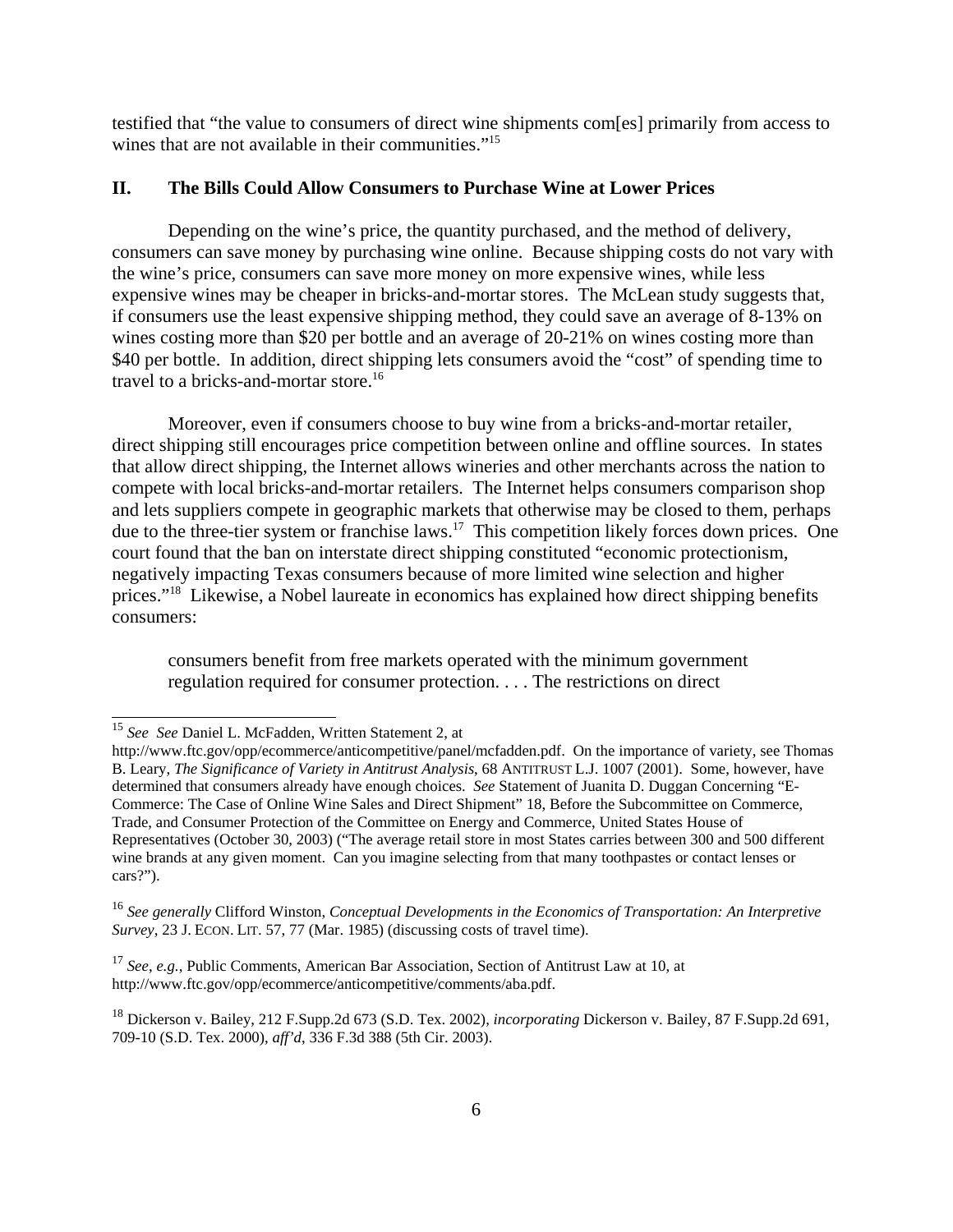purchase of premium wines and their interstate shipment that have been adopted by a number of States are, I believe, another example of abuse of the regulatory process to protect concentrated economic interests, going far beyond the minimum regulations needed to maintain the integrity of taxation and to protect minor consumers.<sup>19</sup>

Because all three bills permit direct shipping, all would increase competition and allow consumers to find lower prices. Of the three bills, Senate bill 1192 would increase competition the most by allowing out-of-state retailers, as well as wineries, to obtain out-of-state shipper's licenses. This additional competition likely would allow consumers to find even lower prices. The McLean study found that "the lowest online prices overwhelmingly come not from wineries, but from out-of-state retail outlets that have web-accessible inventories."<sup>20</sup>

To provide New York consumers with the greatest benefits, the bills should ensure that licensing procedures for out-of-state vendors are not overly burdensome. For example, to ship into New York, Assembly bill 9560-A and Senate bill 6060-A require out-of-state wineries to obtain a "certificate of authority" and a "registration as a distributor" in addition to an out-ofstate shipper's license. All three bills require out-of-state vendors to pay an annual fee of \$125. Such restrictions may constrain competition. Depending on the volume of purchases in a state, even seemingly small fees can deter smaller wineries from shipping wine.<sup>21</sup> In addition, some states have created complex licensing procedures and regulations that deter suppliers and package delivery companies from shipping wine to those states. Furthermore, all three bills allow out-of-state vendors to obtain New York licenses only if those vendors are located in states that afford New York's vendors reciprocal treatment. This restriction will prevent some out-ofstate vendors from shipping to New York residents, thereby somewhat limiting competition and consumer choice. To obtain the greatest benefits from competition, a policy should ensure that permit procedures, fees, and regulations are reasonably calculated to meet the state's legitimate regulatory goals.

# **III. States that Permit Interstate Direct Shipping of Wine Generally Report Few or No Problems with Direct Shipments to Minors**

Although direct shipping can provide consumers with important benefits, policymakers have expressed concern that direct shipping might exacerbate the problem of underage drinking. As FTC staff recognized in the Wine Report and in other documents, underage alcohol use

<sup>19</sup> *See* Daniel L. McFadden, Written Statement 1, at

http://www.ftc.gov/opp/ecommerce/anticompetitive/panel/mcfadden.pdf.

 $20$  Wine Report at App. A 25 n.22.

<sup>21</sup> *See* Wine Report at 41.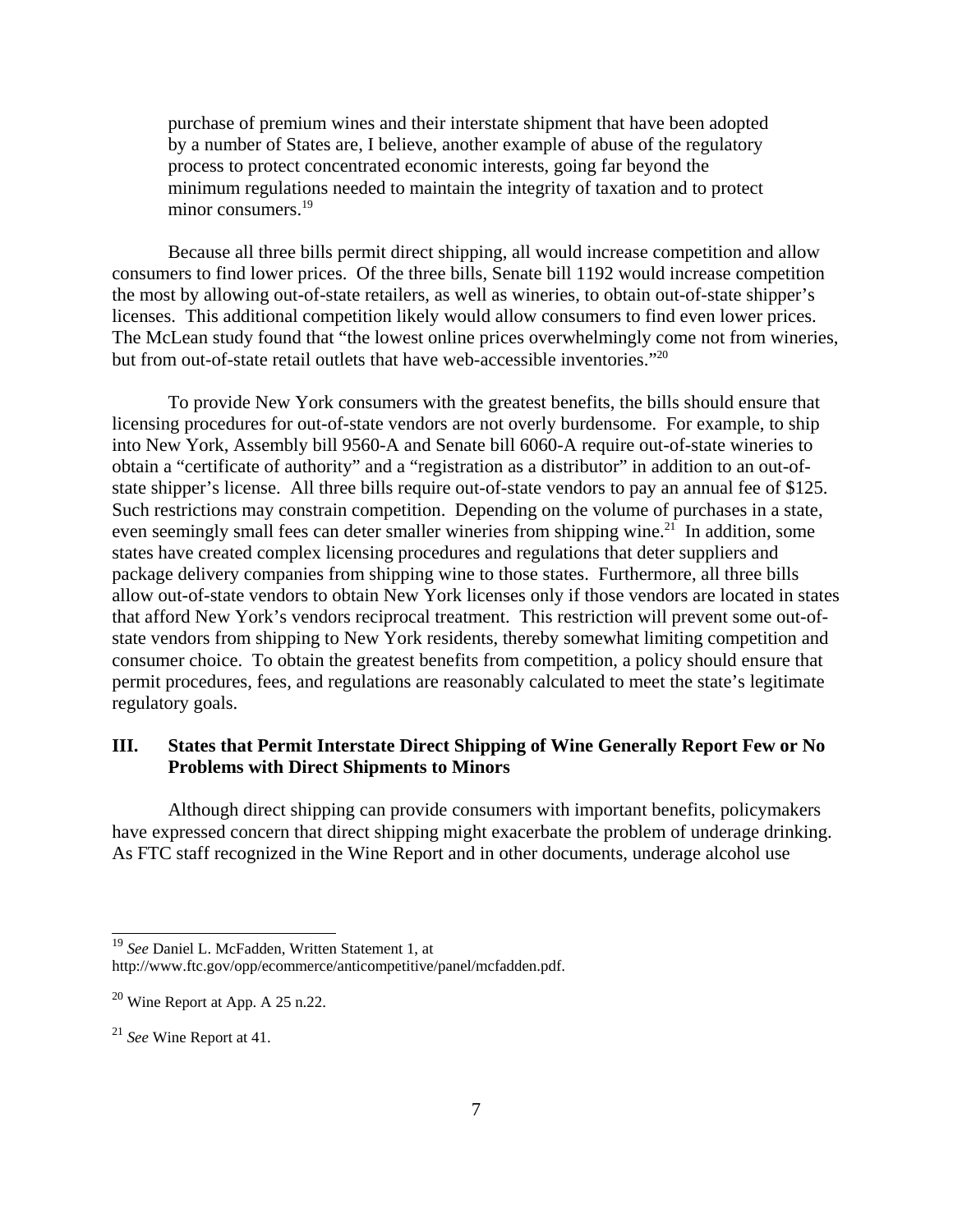imposes significant costs, in both human and economic terms.<sup>22</sup> In the context of the direct shipping of wine, however, the evidence shows that the states that permit interstate direct shipping generally report few or no problems with shipments to minors.

### **A. Evidence from States That Allow Direct Shipping**

FTC staff contacted officials from many states that allow interstate direct shipping and asked them whether they had experienced problems with shipping to minors. These states generally report few, if any, problems with direct shipping to minors. Most of them do not believe that interstate direct shipment of wine to minors is currently a serious problem, although several of them believe that it is possible for minors to buy wine online. None of them report more than isolated instances of minors buying or even attempting to buy wine online.<sup>23</sup> State regulators uniformly expressed greater concern about underage access to alcohol through traditional avenues.

The state officials offered many possible explanations for their experiences. Several state officials opined that minors are more interested in beer and spirits than wine.<sup>24</sup> New Hampshire concluded that minors are less likely to purchase wine online because of the extra expense of ordering over the Internet.<sup>25</sup> This conclusion corresponds with the McLean study, which found that when transportation costs are included, lower-end wines are more expensive when purchased over the Internet than through the three-tier system.<sup>26</sup> Minors would have to pay a hefty premium, from 33-83%, to purchase a bottle of wine costing less than \$20 online and have it delivered to them via 2nd Day Air. Similarly, several state officials also commented that, based on their experience, minors were much more likely to buy alcohol through offline sources than over the Internet.<sup>27</sup> In a 2002 survey, large percentages of high school students, from 68-95%, said that it is "fairly easy" or "very easy" to get alcohol. $^{28}$ 

<sup>22</sup> *See id*. at 26-38; FTC, *Self-Regulation in the Alcohol Industry: A Review of Industry Efforts to Avoid Promoting Alcohol to Underage Consumers* App. A, pp. iii-iv (Sept. 1999), at http://www.ftc.gov/reports/alcohol/alcoholreport.htm.

<sup>23</sup> *See* Wine Report at 26-40.

<sup>24</sup> *See id*. at 32 (chart summarizing state responses), App. B (letters from state officials). *See also* Wall Street Journal, Editorial, *The Carafe is Half Full*, WALL ST. J., July 3, 2003, at A10 (arguing that teenagers are not interested in expensive wines, and that "[t]hirty states allow wine shipments within their borders without a surge in teen drinking").

<sup>&</sup>lt;sup>25</sup> *Id.* at App. B (New Hampshire letter).

<sup>26</sup> *See id*. at App. A.

<sup>27</sup> *See id.* at App. B (California testimony; letters from New Hampshire and Wisconsin).

<sup>28</sup> *See id.* at notes 47-50 and accompanying text.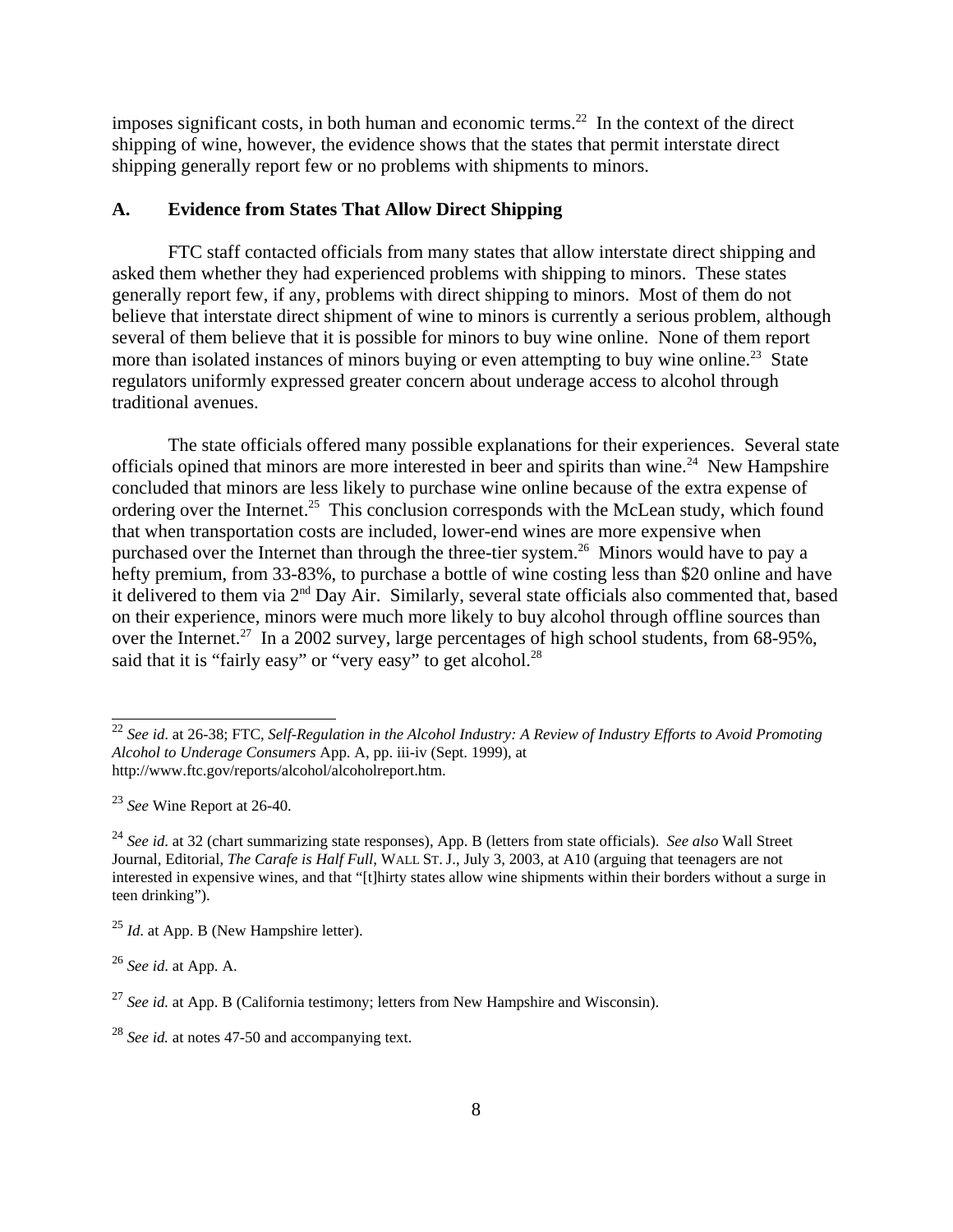Of course, the fact that states have received few complaints about direct shipments to minors does not establish that minors are not purchasing wine online. As noted by a Michigan Assistant Attorney General, minors who buy wine online are unlikely to report their purchases to the authorities, and neither the package delivery company nor the supplier may know or care that they are delivering wine to a minor.<sup>29</sup> FTC staff cannot rule out the possibility that minors are buying wine online undetected by state officials.

Nevertheless, the staff is aware of no systematic studies assessing whether direct shipping increases alcohol consumption by minors. FTC staff found only one study that might address the impact of direct shipping of wine on underage drinking. This study examines the impact of "home delivery" of keg beer and other alcohol on underage drinking from such traditional retailers such as local liquor stores.30 Although the study raises important issues of concern, it provides little information upon which to assess interstate direct shipping of wine. The study does not specifically address online sales, interstate direct shipment via package delivery companies, or wine. For example, one of the study's key findings is that "[o]utlets providing delivery services were more likely to sell keg beer." Moreover, the study itself states that "data presented here do not reveal the frequency of delivery use or whether delivery purchases served as a primary source of alcohol," and the study does not assess whether home delivery or direct shipping increases underage alcohol consumption above the level that would occur without those channels.<sup>31</sup>

The data from state compliance checks, or stings, in theory could provide additional evidence on the impact of interstate direct shipping on underage drinking. Several states have conducted stings on interstate direct shipments of wine. Typically in these stings, states provide a minor with a credit card to see whether the minor can purchase wine online, and whether the supplier or package delivery company will refuse to deliver it to the minor. These data, however, are also inconclusive. Stings and anecdotes have shown that minors are able to buy wine online, but there are not enough data from which to conclude that minors can buy wine more or less easily online than offline. For instance, Michigan found that "[a]bout one in three websites contacted" (roughly 33%) agreed to sell alcohol to the minor with no more age verification than a mouse click, and that UPS delivery people did not properly verify the recipients' ages.<sup>32</sup> On the other hand, New Hampshire has run compliance checks in the past but

<sup>&</sup>lt;sup>29</sup> See Testimony of Irene Mead 196, at http://www.ftc.gov/opp/ecommerce/anticompetitive/021008antitrans.pdf.

<sup>30</sup> Linda A. Fletcher et al., *Alcohol Home Delivery Services: A Source of Alcohol for Underage Drinkers*, J. STUD. ALCOHOL 61: 81-84 (2000).

 $31$  The National Academy of Sciences cites this study, and only this study, for the proposition that "[s]urveys of underage purchase of alcohol over the Internet or through home delivery show that small percentages (10 percent) of young people report obtaining alcohol in this manner." *See* Reducing Underage Drinking: A Collective Responsibility 174-75 (2004). As noted in the text, however, the cited study does not discuss the Internet or sales from out-of-state vendors.

<sup>32</sup> *See* Wine Report at 35.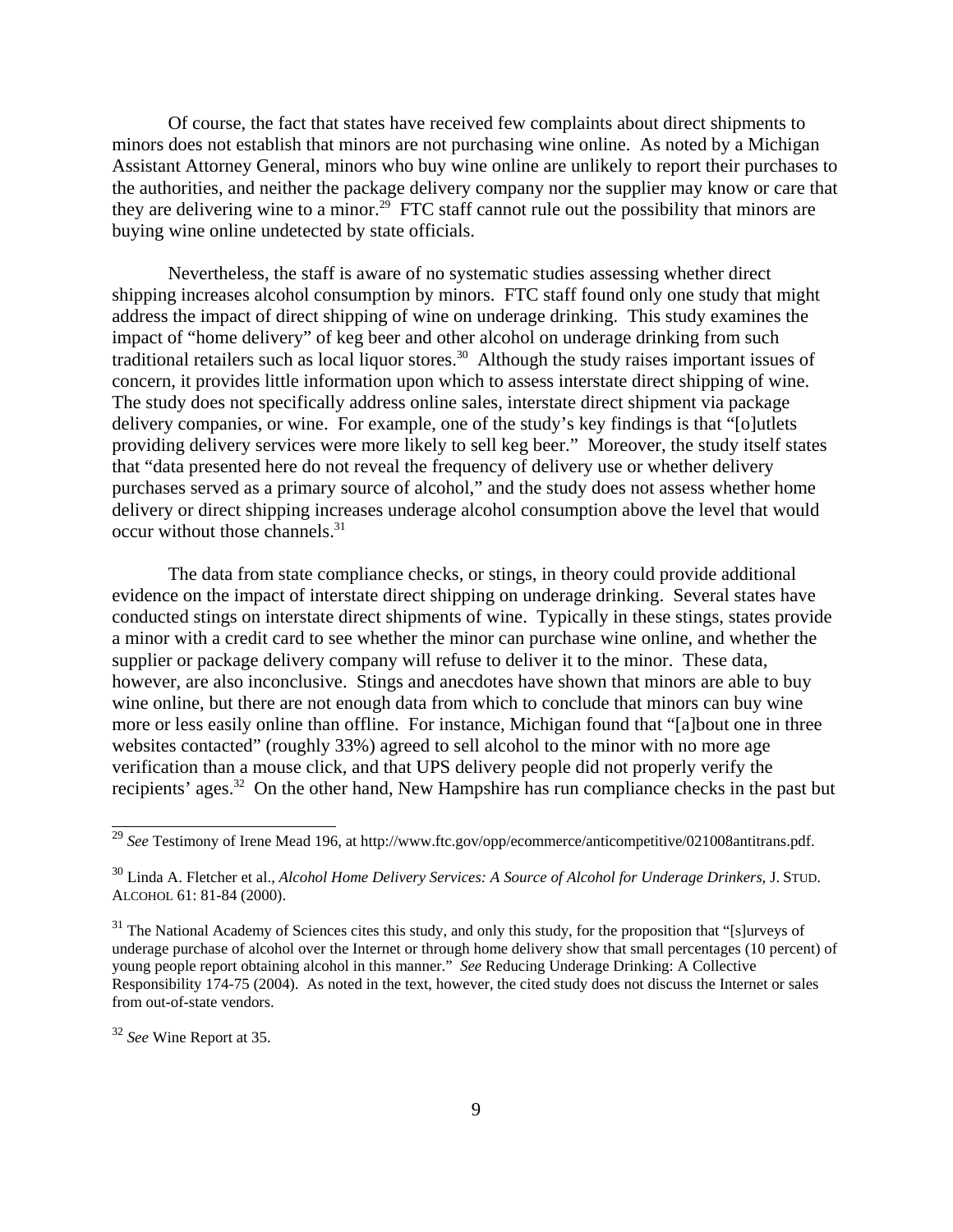did not report any problems with interstate direct shipping to minors.<sup>33</sup> Moreover, the bricksand-mortar sting data show comparable results. These stings typically find that minors are able to buy alcohol between 15-30% of the time. In Michigan, minors were able to buy alcohol 55% of the time after showing a valid Michigan license that identified the customer as a minor.<sup>34</sup> Ultimately, there are little data indicating whether a retail clerk is a more or less reliable gatekeeper than a common carrier's delivery person. Of course, efforts should be made to minimize underage purchases of alcohol, both online and offline, and New York's bills incorporate safeguards against direct shipping to minors.

### **B. Less Restrictive Regulatory Tools**

Many states have decided that they can prevent direct shipping to minors through nondiscriminatory, less restrictive means than a complete ban. For example, some states have applied the same types of safeguards to direct shipments that already apply to bricks-and-mortar retailers, such as requirements that package delivery companies obtain an adult signature at the time of delivery. In addition, several states, including Nebraska, New Hampshire, and Wyoming, require out-of-state suppliers to register and obtain permits (a permit can be conditioned on the out-of-state supplier's consent to submit to the state's jurisdiction). None of these states reported any problems with interstate direct shipping to minors.<sup>35</sup>

New York's bills contain these types of safeguards. In sending the wine, the shipper must ensure that the delivery package has a conspicuous label, and the common carrier must obtain an adult signature at the time of delivery. In addition, the shipper must register with the state and consent to jurisdiction within New York for enforcement purposes. Finally, the bills give the state liquor authority the power to suspend or revoke an out-of-state shipper's license. Notably, New York's bills contain all of the safeguards recommended by both the National Academy of Sciences, which recommended "tightening access" rather than banning interstate direct shipping, and FTC staff.<sup>36</sup>

To the extent that minors do buy wine online, some argue that they lack adequate enforcement tools against out-of-state suppliers. They contend that the states cannot readily inspect the records of out-of-state suppliers, and that because of jurisdictional constraints, "there is no easy way to shut [out-of-state suppliers] down if violations occur." They also argue that out-of-state suppliers have little incentive to prevent sales to minors, in part because of enforcement difficulties, but also because individual states can only punish out-of-state suppliers with the loss of a small part of their market, not the loss of a license. They note that, in contrast,

<sup>&</sup>lt;sup>33</sup> See id. at App. B (New Hampshire letter).

<sup>34</sup> *See id*. (noting a success rate of 30% in bricks-and-mortar stings); Letter from Tina Schultz, National Alcohol Beverage Control Association, to FTC 2-4 (Jan. 31, 2002) (citing state statistics).

<sup>35</sup> *See* Wine Report at App. B (letters from Nebraska, New Hampshire, and Wyoming).

<sup>36</sup> *See* Wine Report; NAS, Reducing Underage Drinking: A Collective Responsibility 174-75 (2004).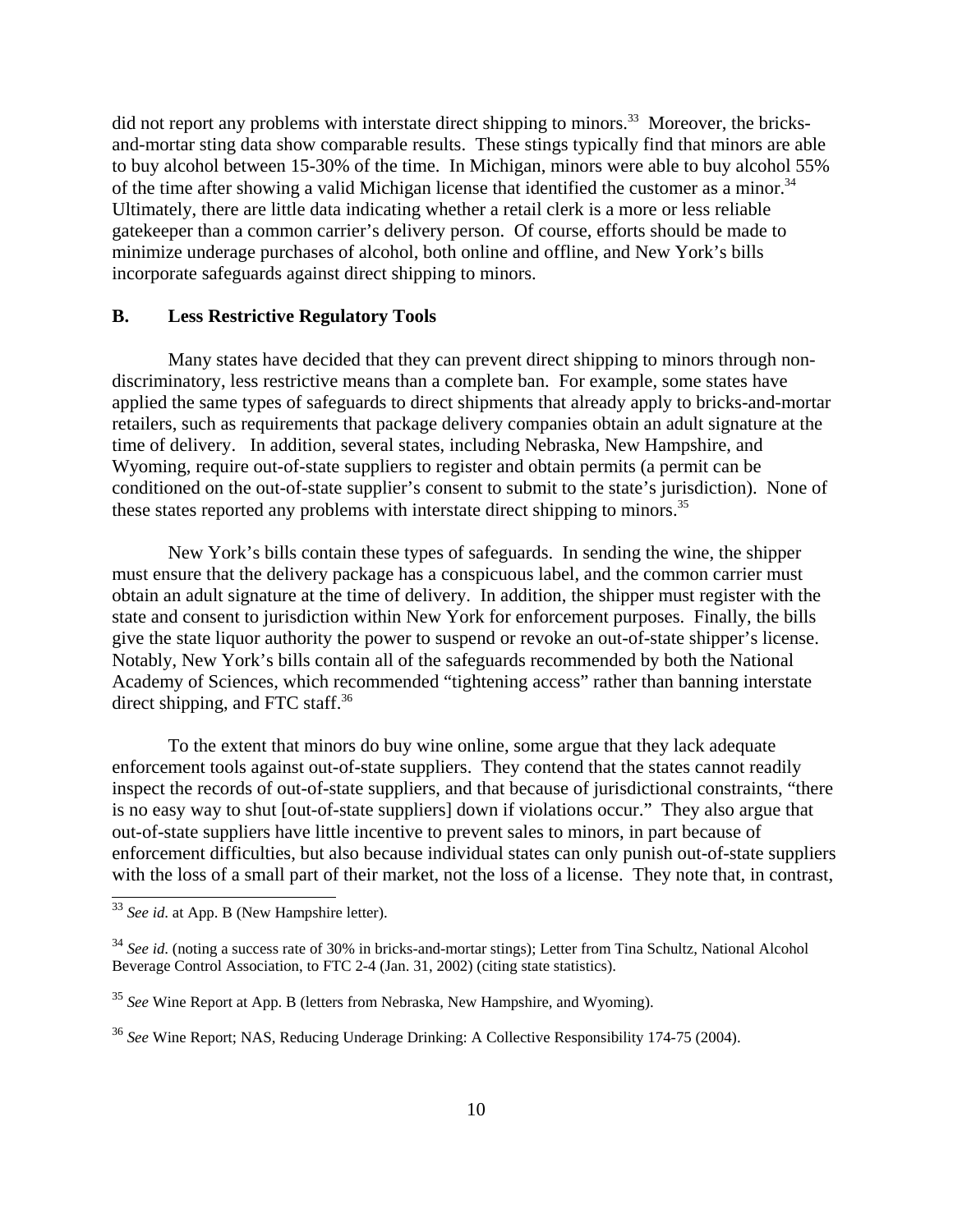they can readily inspect in-state wholesalers and retailers on-site, run compliance checks, and punish violators with the loss of a license, fines, and other penalties.<sup>37</sup>

States, however, have a variety of legal remedies against out-of-state suppliers that ship to minors. The Twenty-First Amendment Enforcement Act gives state attorneys general the power to bring civil actions in federal court for injunctive relief against out-of-state suppliers that violate the state's liquor laws.<sup>38</sup> At the time the law took effect, in 2000, state authorities agreed that the Act would help them enforce their laws against out-of-state suppliers. The National Alcohol Beverage Control Association ("NABCA"), an association of state regulators, stated that the Act would "provide state governments with an effective tool to use in preventing the illegal interstate flow of alcohol beverages, some of which finds its way into the hands of underage drinkers."39 NABCA also said that the Act would help states "overcome the jurisdictional hurdles" in enforcing their laws.40 Finally, TTB, which has authority to revoke a winery's basic permit, will assist states in combating significant violations of state law.<sup>41</sup>

States also can request assistance from other states' alcohol agencies. New Hampshire will punish suppliers licensed in New Hampshire if another state proves that the supplier is shipping wine illegally into that state.<sup>42</sup> Likewise, when officials in Louisiana learn of a violation, they have a duty to notify both TTB and the state that licensed the violator, and to "request those agencies to take appropriate action."43

Overall, the evidence shows a few clear results. States that permit interstate direct shipping have adopted various procedural safeguards and enforcement mechanisms to prevent sales to minors. These states generally say that direct shipping to minors currently is not a serious problem, and that they have received few or no complaints about direct shipping to minors. The McLean study suggests that an interstate shipping ban primarily deprives consumers of access to lower-cost sources of high-end, expensive wines, and to a larger variety

<sup>40</sup> *Id*. *See also* Wine Report at App. B (noting that Illinois could use the Act).

<sup>41</sup> ATF, Industry Circular No. 96-3, Direct Shipment Sales of Alcohol Beverages (Feb. 11, 1997), at http://www.atf.treas.gov/pub/ind\_circulars/ic\_96-3.htm.

 $^{42}$  N.H. REV. STAT. ANN. § 178:14-a(VIII) (2000).

<sup>43</sup> LA. REV. STAT. ANN. § 26:359(G) (West 2001).

<sup>37</sup> *See* Wine Report at 29-30.

<sup>38 27</sup> U.S.C. § 122a (2002); Letter from Sheryl L. Walter, Acting Assistant Attorney General, U.S. Department of Justice, to Hon. Dennis Hastert, Speaker, U.S. House of Representatives 2 (May 3, 2001); Bolick v. Roberts, 199 F.Supp.2d 397, 442 (E.D. Va. 2002) (addendum), *vacated on other grounds*, Bolick v. Danielson, 330 F.3d 274 (4th Cir. 2003).

<sup>&</sup>lt;sup>39</sup> Letter from James M. Goldberg, counsel for NABCA, to Jonathan Rusch, Special Counsel for Fraud Prevention, U.S. Department of Justice 2 (Mar. 19, 2001), attached as an enclosure to the Walter letter.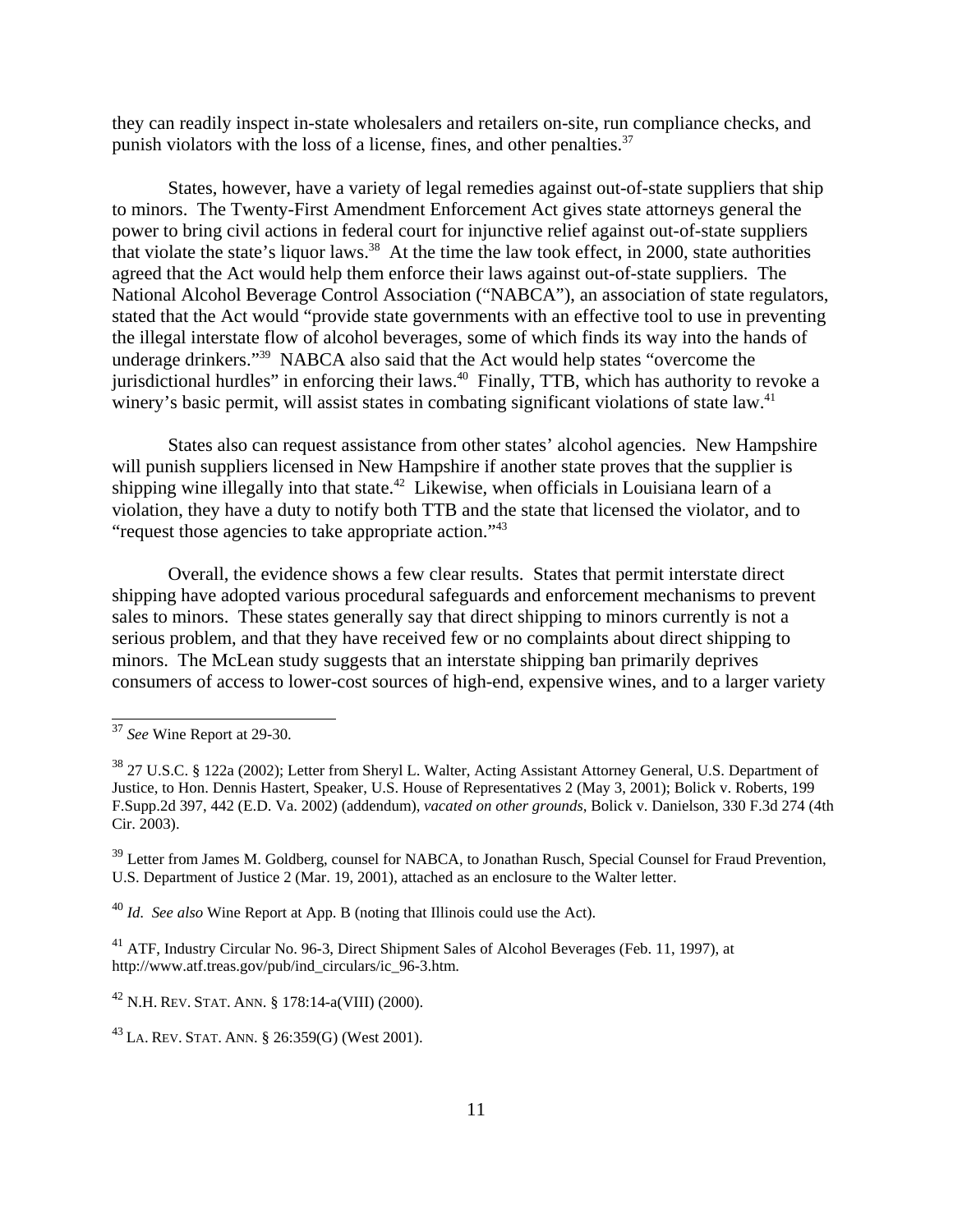of all wines. FTC staff has seen no evidence indicating whether higher prices for these types of fine wines would curtail consumption significantly either among the general populace, minors, or problem drinkers. There is, therefore, apparently no empirical evidence that bans on interstate direct shipping promote temperance. Because New York's bills contain the same types of recommended safeguards as those adopted by states that allow interstate direct shipping and report few problems, it is likely that New York will experience few, if any, problems with direct shipments of wine to minors.

# **IV. States that Permit Interstate Direct Shipping of Wine Generally Report Few or No Problems with Tax Collection**

Some states also have adopted less restrictive means of protecting tax revenues while permitting direct shipping, such as by requiring out-of-state suppliers to obtain permits and to collect and remit taxes.<sup>44</sup> New York's bills incorporate these types of requirements. Of these states, most report few, if any, problems with tax collection. Nebraska, for example, reports that they "have also not, as yet, had any problems with the collection of excise tax[es]."<sup>45</sup> North Dakota reports that "Taxes are collected. No problems to date that we are aware of."<sup>46</sup>

To the extent that states have problems with out-of-state suppliers, they have addressed the problem in less restrictive ways than banning all interstate direct shipping. New Hampshire, for example, works with out-of-state suppliers:

[T]he State of New Hampshire Liquor Commission collects an 8% fee on all shipments into the State of New Hampshire. When the NH Liquor Commission discovers an improper shipment we contact the company and inform them of the laws in NH. Once the company learns of NH laws they normally get a permit or stop shipping into NH. The NH Liquor Commission is working with out-of-state supplier[s] and encouraging them to obtain a permit.<sup>47</sup>

Furthermore, to the extent that out-of-state suppliers fail to comply voluntarily, states can report problems to TTB or other states, or use the Twenty-First Amendment Enforcement Act. On the other hand, there is no evidence showing that states must ban interstate direct shipping, rather than adopting a less restrictive alternative, to raise revenue.

Finally, regardless of whether states permit or prohibit interstate direct shipping, there is no reason to believe that legalized direct shipping would increase tax evasion. It is unlikely that

<sup>44</sup> *See*, *e.g.*, LA. REV. STAT. ANN. § 26:359(B)(1); N.H. REV. STAT. ANN. § 178:14-a(V); NEV. REV. STAT. § 369.462.

<sup>45</sup> *See* Wine Report at App. B (Nebraska letter).

<sup>46</sup> *See id.* (North Dakota letter).

<sup>47</sup> *See id.* (New Hampshire letter).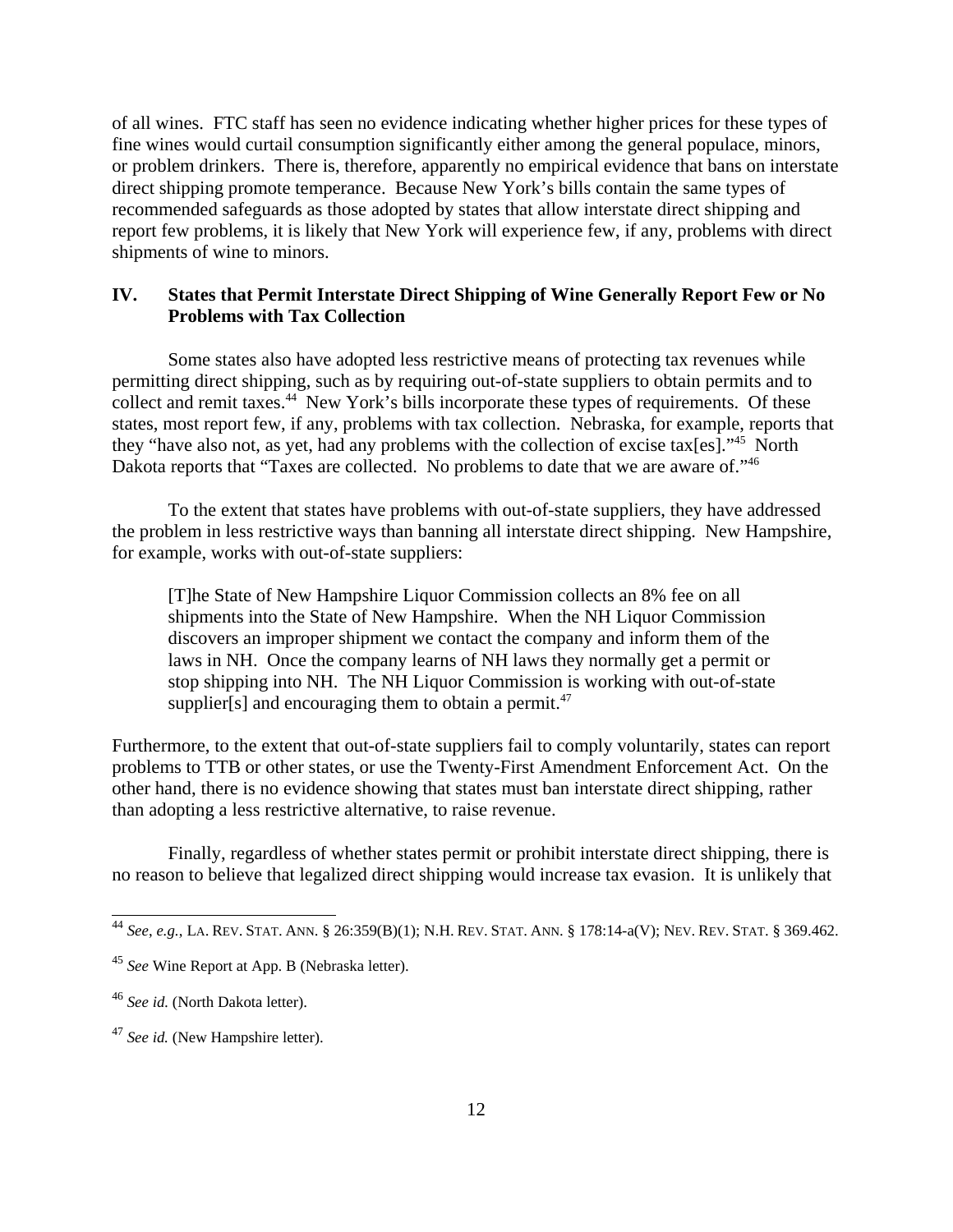states would increase illegal interstate direct shipping by creating procedures that would allow out-of-state suppliers to ship legally and pay taxes. Michigan, for example, reports that many out-of-state suppliers ship wine illegally into Michigan, and that those suppliers do not pay taxes to Michigan. Michigan, however, already prohibits out-of-state suppliers from shipping wine into Michigan, and out-of-state suppliers that ship into Michigan are already breaking the law. By legalizing direct shipping and requiring shippers to pay taxes as a condition for receiving a license, states could allow interstate direct shipping from out-of-state suppliers that comply with the law. If suppliers who currently ship illegally continue to ship illegally, then the level of tax evasion would remain unchanged, but if some suppliers who currently ship illegally decide to ship legally, then tax evasion would fall. Moreover, if interstate direct shipping increases overall commerce in wine, overall tax revenue could rise.<sup>48</sup>

## **V. The Bills Would Promote E-Commerce and Interstate Commerce**

The Internet lets consumers purchase an unprecedented array of goods and services from the convenience of their homes. Consumers can find thousands of goods, from thousands of suppliers around the country, and have those goods delivered to their doors. State bans on interstate direct shipping represent the single largest regulatory barrier to expanded e-commerce in wine. In states that ban interstate direct shipping, the bans prevent consumers from conveniently purchasing wine from suppliers around the country.49

The direct shipping issue has broader implications for interstate e-commerce. In many industries, including many professional and financial services, states require that potential suppliers maintain a physical office within the state, or that they hire state residents.<sup>50</sup> Under current New York law, for example, out-of-state wineries can obtain a license to distribute and sell alcohol in New York only if they "comply with the licensing requirements of [New York] Law, including establishing and maintaining a physical presence in New York."<sup>51</sup> These requirements ostensibly allow states to maintain tighter regulatory control over the supplier, but they also significantly raise the cost to online suppliers to doing business within a particular state. They deprive online suppliers of one of the main efficiency benefits of e-commerce, the ability to provide goods and services over large distances without the need for a substantial, farflung physical presence. They also demonstrate how seemingly neutral restrictions can deprive online firms of a legitimate competitive advantage. State physical presence laws apply equally

<sup>48</sup> *See id*. at 39-40.

<sup>49</sup> *See*, *e.g.*, Virginia Postrel, *A Look at Wine Sales over the Internet Shows the Price of Some Regulations in the Name of Consumer Protection*, N.Y. TIMES, July 17, 2003, at C2 (criticizing bans on interstate direct shipping as a barrier to e-commerce).

<sup>&</sup>lt;sup>50</sup> At the workshop, FTC staff examined potentially anticompetitive barriers to e-commerce in many other industries: auctions; automobiles; caskets; contact lenses; cyber schools; online legal services; real estate, mortgages, and financial services; retailing; and telemedicine and online pharmaceutical sales. *See* Workshop Homepage, at http://www.ftc.gov/opp/ecommerce/anticompetitive/index.htm.

<sup>51</sup> Swedenburg v. Kelly, 358 F.3d 223, 228-29 (2d Cir. 2004).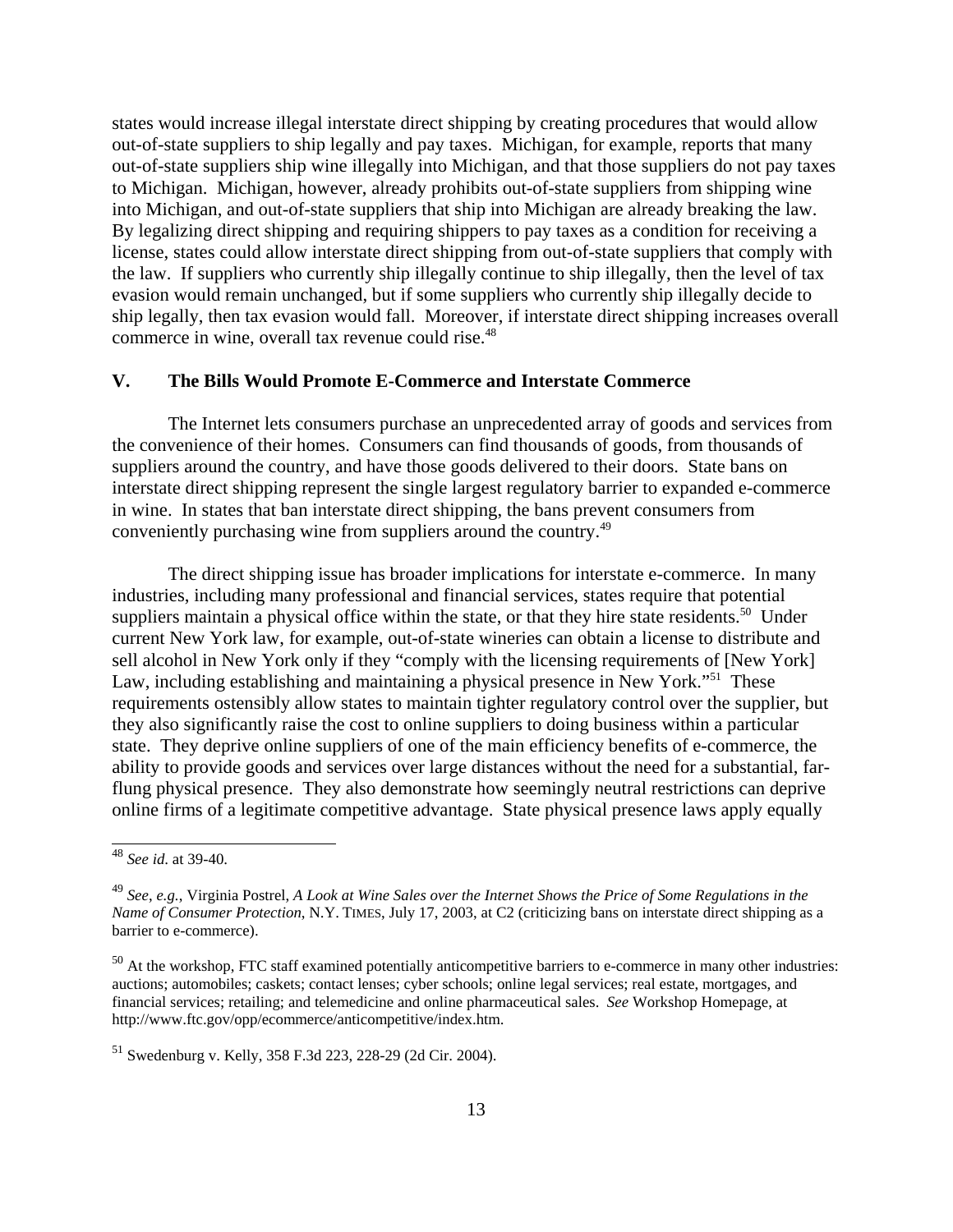to in-state and out-of-state firms. In reality, though, these requirements impose disproportionate costs on online firms by diminishing or eliminating one of their advantages. Moreover, online firms, unlike bricks-and-mortar firms, may not enjoy the full financial benefits of maintaining an in-state office, because only part of their client base will reside in any particular state.

On the other hand, there is little evidence that in-state office requirements are necessary to advance consumer protection goals. For instance, there is little evidence that in-state office requirements reduce the incidence of consumer fraud by "fly-by-night"operators who deceive consumers and then disappear. FTC staff have ample experience demonstrating that deceptive lending can harm consumers, particularly for low-income and unsophisticated borrowers. $52$ There is, however, no necessary correlation between a lender's propensity to deceive consumers and the presence or absence of in-state offices or personnel. In a number of the most significant deceptive lending cases brought by the Commission, the lenders operated in-state offices.<sup>53</sup>

Physical presence is not necessary to ensure accountability.<sup>54</sup> Nor is the issue of enforcement unique to wine. As with catalogue sales or online sales of other products, a variety of general laws and regulations protect consumers and provide legal remedies. Consumers can use general contract and tort law, as well as other specific state consumer protection laws and federal laws, to seek legal redress against out-of-state suppliers. State enforcement agencies can use a variety of legal tools, such as the Twenty-First Amendment Enforcement Act and cooperation with other states' enforcement agencies. Moreover, federal agencies, including the FTC, TTB, and Department of Justice, have authority to bring enforcement actions against sellers who violate the law. At best, physical presence requirements are an expensive, inefficient means of getting an incremental increase in regulatory authority. At worst, if extended to other industries, physical presence requirements could seriously imperil the growth of e-commerce.

Finally, your letter asked us to comment on arguments regarding "harm to the three-tier system." The FTC's statutory mandate, of course, is to promote competition and consumer welfare, not producer welfare. Having said that, the evidence suggests that expanded ecommerce would improve market conditions by giving wineries (including New York wineries), the first tier of the system, extra distribution outlets. Moreover, expanded e-commerce likely would not spell the end of bricks-and-mortar wholesalers or retailers. Because of shipping costs, consumers generally can find lower prices for less expensive wines in bricks-and-mortar stores.

<sup>52</sup> *See* Prepared Statement of the Federal Trade Commission on Efforts to Combat Unfair and Deceptive Subprime Lending, before the Senate Special Committee on Aging 4-8, February 24, 2004, at http://www.ftc.gov/os/2004/02/02242004subprimelendingtest.pdf.

<sup>53</sup> *See*, *e.g.*, The Associates, No. 1:01-CV-00606 (N.D. Ga. 2001); First Alliance Mortgage Co., et al., No. SACV 00-964 DOC (Eex) (C.D. Cal. 2000); Mercantile Mortgage Co., No. 02-5079 (N.D. Ill. 2002).

<sup>54</sup> *Cf. Swedenburg*, 358 F.3d at 237-38.